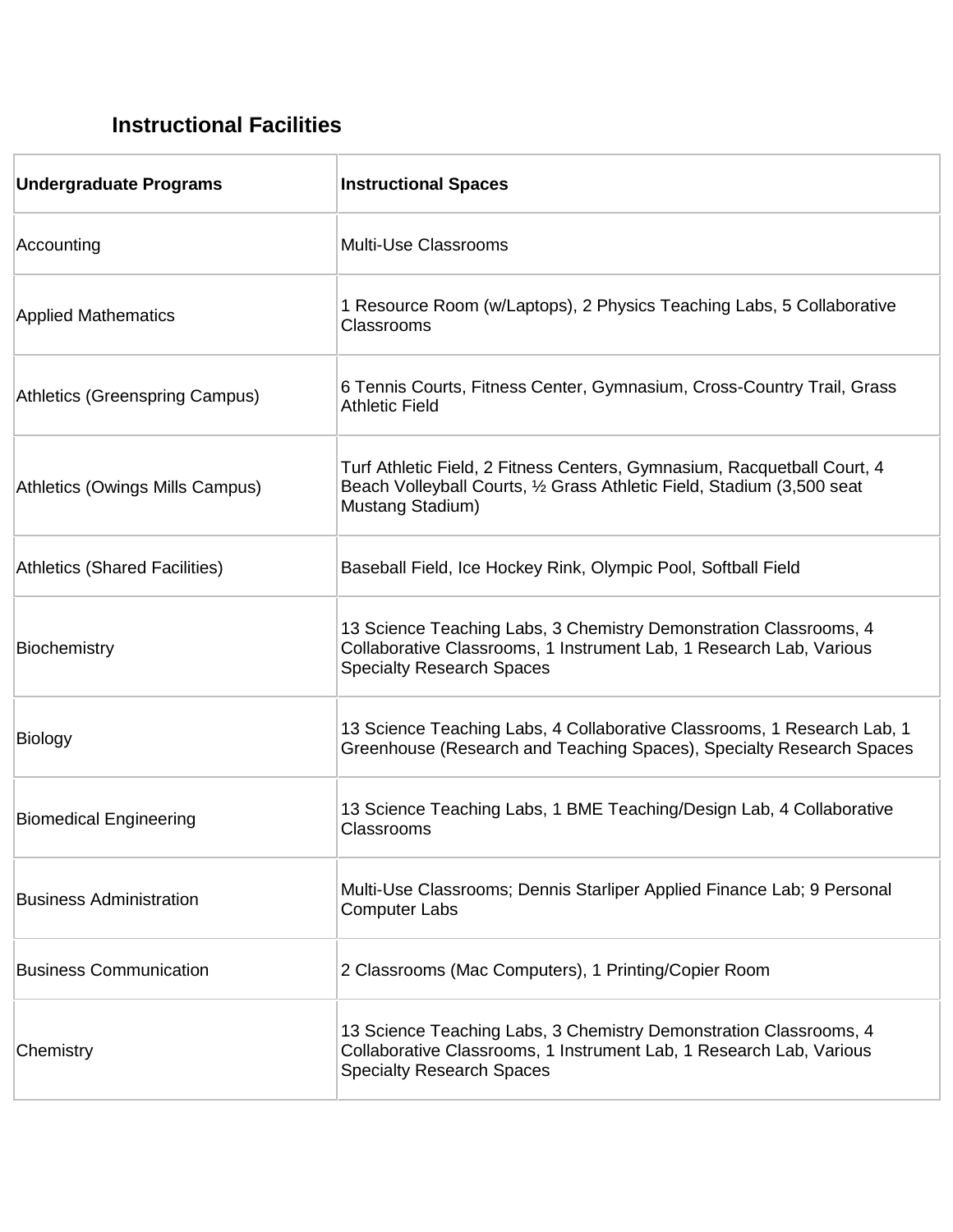| <b>Communication Studies</b>               | 2 Classrooms (Mac Computers), 1 Printing/Copier Room                                                                                                                                                                                                                                                                                                                                      |
|--------------------------------------------|-------------------------------------------------------------------------------------------------------------------------------------------------------------------------------------------------------------------------------------------------------------------------------------------------------------------------------------------------------------------------------------------|
| <b>Computer Information Systems</b>        | 9 Personal Computer Labs                                                                                                                                                                                                                                                                                                                                                                  |
| Counseling and Human Services              | <b>Multi-Use Classrooms</b>                                                                                                                                                                                                                                                                                                                                                               |
| <b>Criminal Justice</b>                    | <b>Multi-Use Classrooms</b>                                                                                                                                                                                                                                                                                                                                                               |
| <b>Cybersecurity and Digital Forensics</b> | 9 Personal Computer Labs                                                                                                                                                                                                                                                                                                                                                                  |
| <b>Early Childhood Education</b>           | 1 Smart Technology Classroom                                                                                                                                                                                                                                                                                                                                                              |
| <b>Elementary Education</b>                | 1 Smart Technology Classroom                                                                                                                                                                                                                                                                                                                                                              |
| English Language and Literature            | <b>Multi-Use Classrooms</b>                                                                                                                                                                                                                                                                                                                                                               |
| <b>Environmental Science</b>               | 13 Science Teaching Labs, 4 Collaborative Classrooms, 1 Research Lab, 1<br>Greenhouse (Research and Teaching Spaces), Various Specialty Research<br><b>Spaces</b>                                                                                                                                                                                                                         |
| <b>Fashion Design</b>                      | 2 Fashion Studios (Sewing Machines, Buttonhole Machines, Desktop<br><b>Computers, Pattern Cutting Tables)</b>                                                                                                                                                                                                                                                                             |
| <b>Fashion Merchandising</b>               | Multi-Use Classroom; Success Studio                                                                                                                                                                                                                                                                                                                                                       |
| Film and Moving Image                      | 3 Design Studios (Mac Computers, Scanners shared with Graphic Design),<br>1 Film Editing Room (5 Large Film Editing Machines), Film to Digital<br>Transfer and Film Cutting Supplies, 1 Equipment Cage, 1 Prop Room, 1<br>Sound Stage, 1 Broadcast Studio, 1 Control Room containing Digital<br>Switching Control Computers & Software, 1 Foley Room, 12 Private Editing<br><b>Suites</b> |
| Graphic Design                             | 3 Design Studios, 1 Garrity Studio, 1 Photo Studio, 1 Scanning Room, 1<br>Digital Imaging Studio (Mac Computers, Digital Photography Printer), 1<br>Dark Room, 2 Art Studios                                                                                                                                                                                                              |